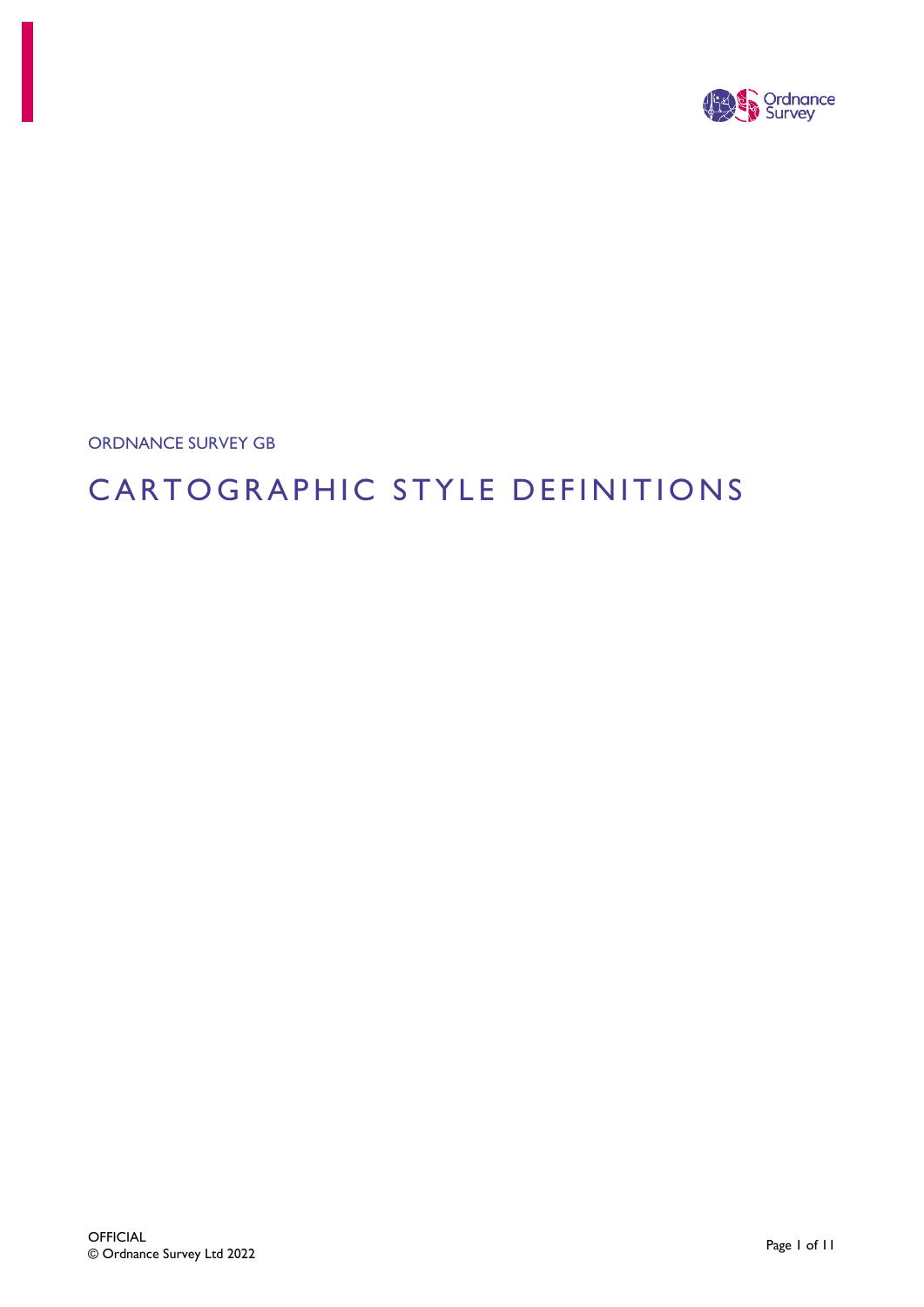

# BoulderGeometry



<polyline points='-0.154,0.236 -0.111,0.365 -0.116,0.501 - 0.165,0.616 -0.170,0.627 -0.264,0.724 -0.490,0.826 -0.682,0.889 -0.885,0.900 -1.083,0.858 -1.264,0.767 -1.415,0.631 -1.521,0.466 -1.558,0.199 -1.538,-0.071 -1.462,-0.329 -1.333,-0.566 -1.156,-  $0.771'$  /> <polyline points='1.755,-0.819 1.534,-0.804 0.832,-0.857 0.129,- 0.824 -0.450,-0.769 -1.032,-0.767 -1.612,-0.819' /> <polyline points='1.640,-0.804 1.620,-0.589 1.392,-0.388 1.122,-  $0.248'$  /> <polyline points='0.311,-0.526 0.520,-0.573 0.732,-0.554 0.930,- 0.472 1.093,-0.335 1.097,-0.329 1.101,-0.323 1.105,-0.317 1.108,-0.311 1.111,-0.304 1.113,-0.298 1.115,-0.291 1.117,-0.284 1.118,-0.277 1.118,-0.270 1.119,-0.263 1.118,-0.256 1.118,-0.249 1.117,-0.242 1.115,-0.235 1.113,-0.229 1.111,-0.222 1.108,-0.216 1.105,-0.209 1.101,-0.203 1.097,-0.198 1.093,-0.192 1.088,-0.187 1.083,-0.182 1.078,-0.177 1.073,-0.173 1.067,-0.169 1.061,-0.165 1.054,-0.162 0.637,0.198 0.393,0.388 0.118,0.530 -0.165,0.616 -  $0.178,0.619'$  />

### **CircleFillGeometry**

<circle r='0.05' cx='0' cy='0.0'/>



<circle r='0.375' cx='0' cy='0'/>

coniferousTreeGeometry

# **Arc geometry:**

<polyline points='0,1.45 0,-1.55' /> <path d='M-1.3,-0.95a2 2 0 0 1 1.3 1.05a2 2 0 0 1 1.3 -1.05' /> <path d='M-0.9,0.3a2 2 0 0 1 0.9 0.85a2 2 0 0 1 0.9 -0.85' />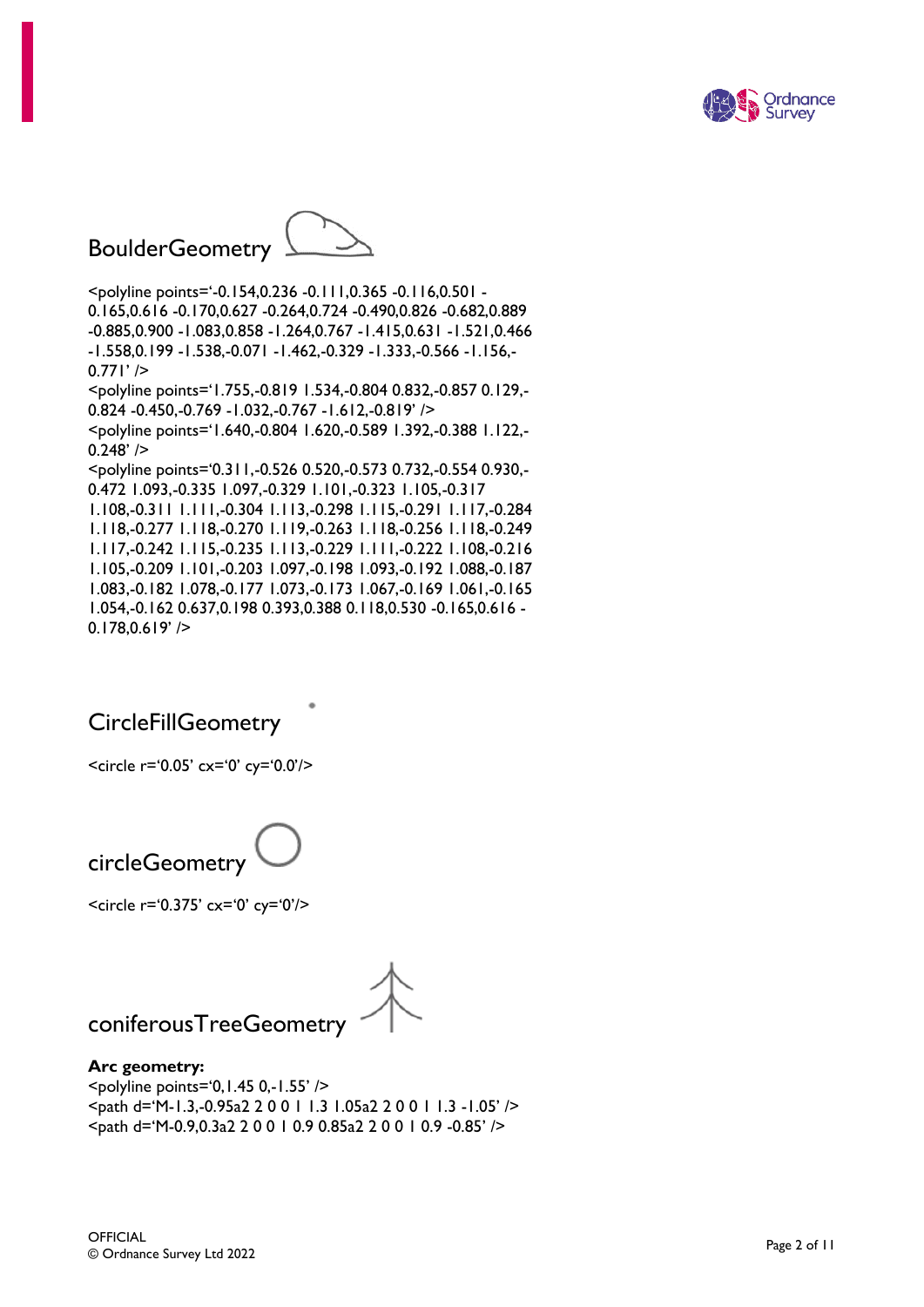

#### **Linear geometry:**

<polyline points='0.000,1.45 0.000,-1.55'/> <polyline points='-1.303,-0.970 -1.168,-0.927 -1.037,-0.874 - 0.909,-0.814 -0.785,-0.746 -0.666,-0.670 -0.552,-0.586 -0.444,- 0.496 -0.342,-0.398 -0.246,-0.295 -0.156,-0.185 -0.074,-0.070 0.000,0.050 0.074,-0.070 0.156,-0.185 0.246,-0.295 0.342,-0.398 0.444,-0.496 0.552,-0.586 0.666,-0.670 0.785,-0.746 0.909,-0.814 1.037,-0.874 1.168,-0.927 1.303,-0.970'/> <polyline points='-0.890,0.296 -0.769,0.364 -0.652,0.440 - 0.541,0.523 -0.435,0.613 -0.335,0.709 -0.241,0.811 -0.154,0.919 -0.073,1.032 0.000,1.150 0.072,1.034 0.151,0.923 0.236,0.816 0.328,0.715 0.427,0.620 0.530,0.531 0.639,0.449 0.753,0.374 0.871,0.306'/>



<polyline points='0.000,-0.775 0.000,0.775'/> <polyline points='-0.775,0.000 0.775,0.000'/>



### nonconiferousTreeGeometry

#### **Arc geometry:**

<path d='M0,-1.6L-0.2,-0.8a0.6 0.6 0 1 0 -0.8 0.86a0.55 0.55 0 0 0 0.45 0.89a0.56 0.56 0 0 0 1.1 -0.0a0.55 0.55 0 0 0 0.45 - 0.89a0.6 0.6 0 1 0 -0.8 -0.86L0,-1.6z' />

#### **Linear geometry:**

<polyline points='-1.074,0.097 -1.210,-0.031 -1.299,-0.194 - 1.334,-0.377 -1.312,-0.561 -1.233,-0.730 -1.106,-0.866 -0.944,- 0.957 -0.761,-0.993 -0.576,-0.972 -0.407,-0.894 -0.270,-0.768 - 0.269,-0.765 -0.068,-1.539 0.012,-1.539 0.193,-0.756 0.193,- 0.756 0.329,-0.887 0.499,-0.969 0.685,-0.993 0.870,-0.959 1.036,-0.869 1.164,-0.731 1.244,-0.561 1.267,-0.374 1.230,-0.189 1.138,-0.025 0.999,0.102 1.087,0.259 1.119,0.436 1.094,0.615 1.012,0.775 0.883,0.901 0.720,0.979 0.541,1.000 0.541,1.000 0.464,1.184 0.331,1.331 0.156,1.427 -0.040,1.461 -0.236,1.427 - 0.411,1.331 -0.544,1.184 -0.621,1.000 -0.801,0.978 -0.964,0.900 -1.093,0.773 -1.175,0.611 -1.199,0.431 -1.164,0.254 - 1.074,0.097'/>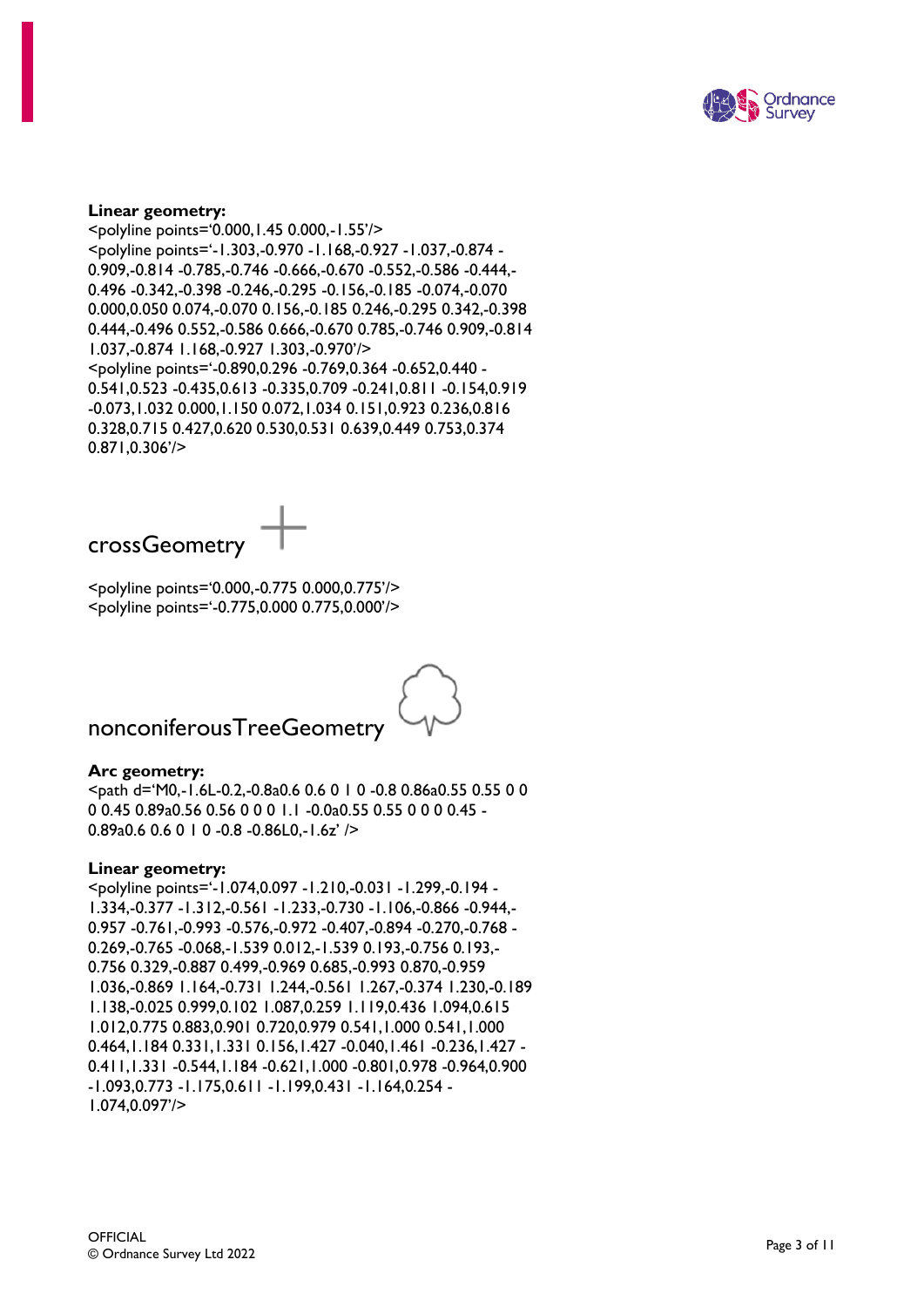



#### **Geometry:**

<polyline points=`0.0,0.0 3.438,0.0' /> <polyline points='0.5,0.5 0.0,0.0 0.5,-0.5' /> <polyline points='3.35,0.5 2.85,0.0 3.35,-0.5' /> <polyline points='3.938,0.5 3.438,0.0 3.938,-0.5' />



heritageSiteOfGeometry

#### **Geometry:**

<polyline points='-2.25,0.0 2.25,0'/> <polyline points='0.0,-2.25 0.0,2.25'/> <circle r='0.625' cx='0' cy='2.875'/> <circle r='0.625' cx='0' cy='-2.875'/> <circle r='0.625' cx='2.875' cy='0'/> <circle r='0.625' cx='-2.875' cy='0'/>

### triangulationStationGeometry



<polyline style='fill:none' points='0,-0.794 -1.375,-0.794 0.0,1.588 1.375,-0.794 0,-0.794'/> <circle style='fill:#000000' r='0.0875' cx='0' cy='0.0'/>



**Geometry:** <polyline points="-2,-2 -2,2 2,2 2,-2 -2,-2"/> <polyline points="-2,-2 2,2"/>

 $\leq$ polyline points="-2,2 2,-2"/>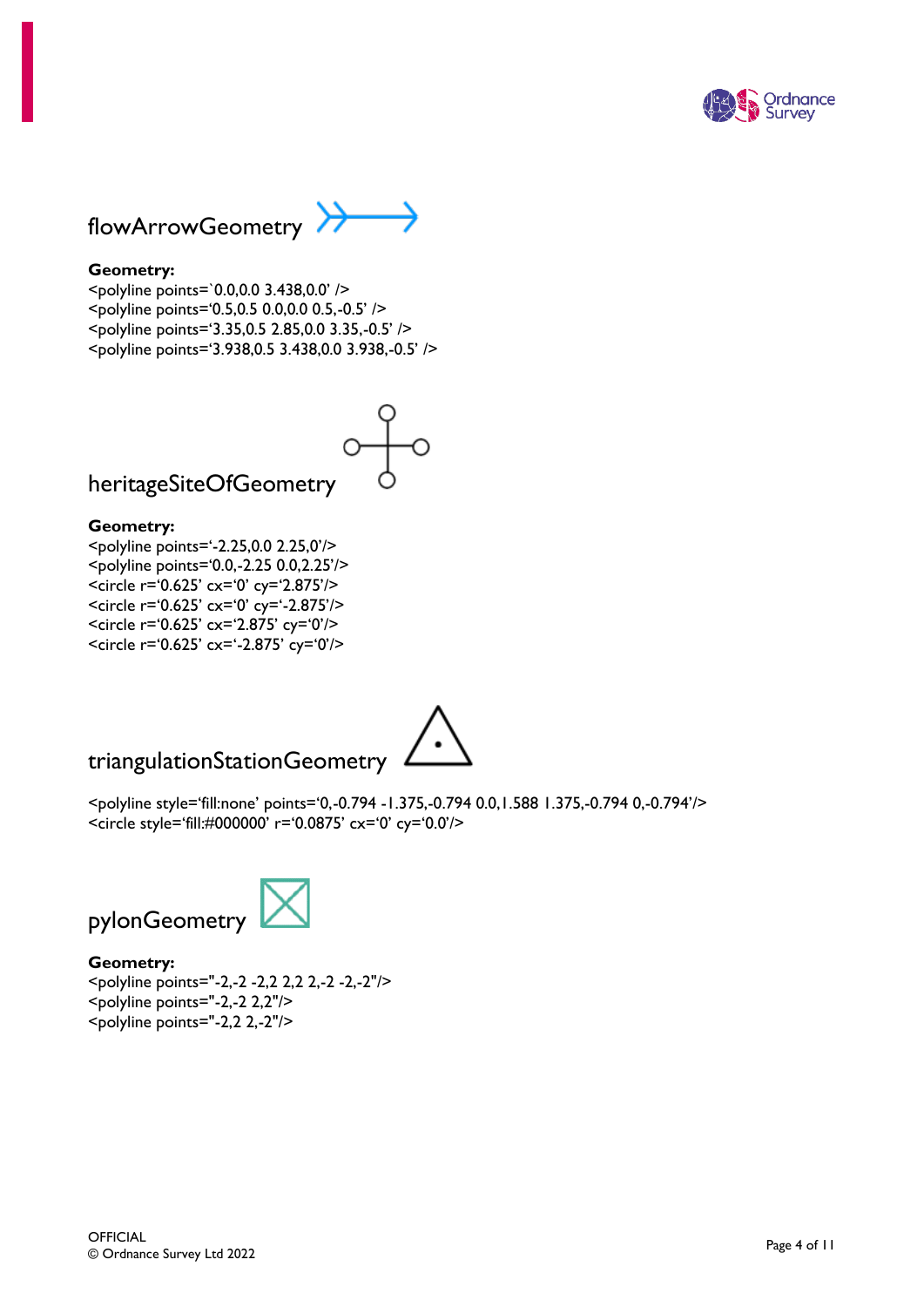

# bushFillSymbol

#### **Geometry:**

<polyline points='1,-1.493 -0.076,-1.493 0.452,-0.893 0.584,- 0.683 0.666,-0.449 0.693,-0.202 0.668,-0.088 0.596,0.005 0.491,0.058 0.284,0.082 0.078,0.046 -0.109,-0.046 -0.396,-0.268 -0.151,-0.027 0.055,0.248 0.218,0.55 0.335,0.873 0.35,1.027 0.311,1.176 0.224,1.303 0.016,1.447 -0.23,1.503 -0.391,1.485 - 0.54,1.421 -0.663,1.316 -0.866,1.029 -1.004,0.704 -1.07,0.358 - 1.061,0.006 -0.982,-0.383 -0.849,-0.758 -0.666,-1.111 -0.435,- 1.434 -0.396,-1.5' />

heathFillSymbol \\\\\\\

#### **Geometry:**

<polyline points='-1.487,-0.75 -1.601,-0.208' /> <polyline points='-0.996,-0.613 -1.121,0.405' /> <polyline points='-0.499,-0.545 -0.55,0.695' /> <polyline points='0,-0.536 0,0.732' /> <polyline points='0.499,-0.545 0.55,0.695' /> <polyline points='0.996,-0.613 1.121,0.405' /> <polyline points='1.487,-0.75 1.601,-0.208' />

عااللہ marshFillSymbol

#### **Geometry:**

<polyline points='4.258,0.000 0.452,0.000' /> <polyline points='-4.250,0.000 -0.444,0.000' /> <polyline points='-1.318,-0.517 1.317,-0.517' /> <polyline points='-0.444,0.000 -0.534,1.0' /> <polyline points='0.452,0.000 0.541,1.0' /> <polyline points='-0.001,0.013 -0.001,1.177' /> <polyline points='0.880,0.000 1.118,0.675' /> <polyline points='-0.873,0.000 -1.110,0.675' /> <polyline points='-1.318,0.000 -1.440,0.269' /> <polyline points='1.326,0.000 1.447,0.269' />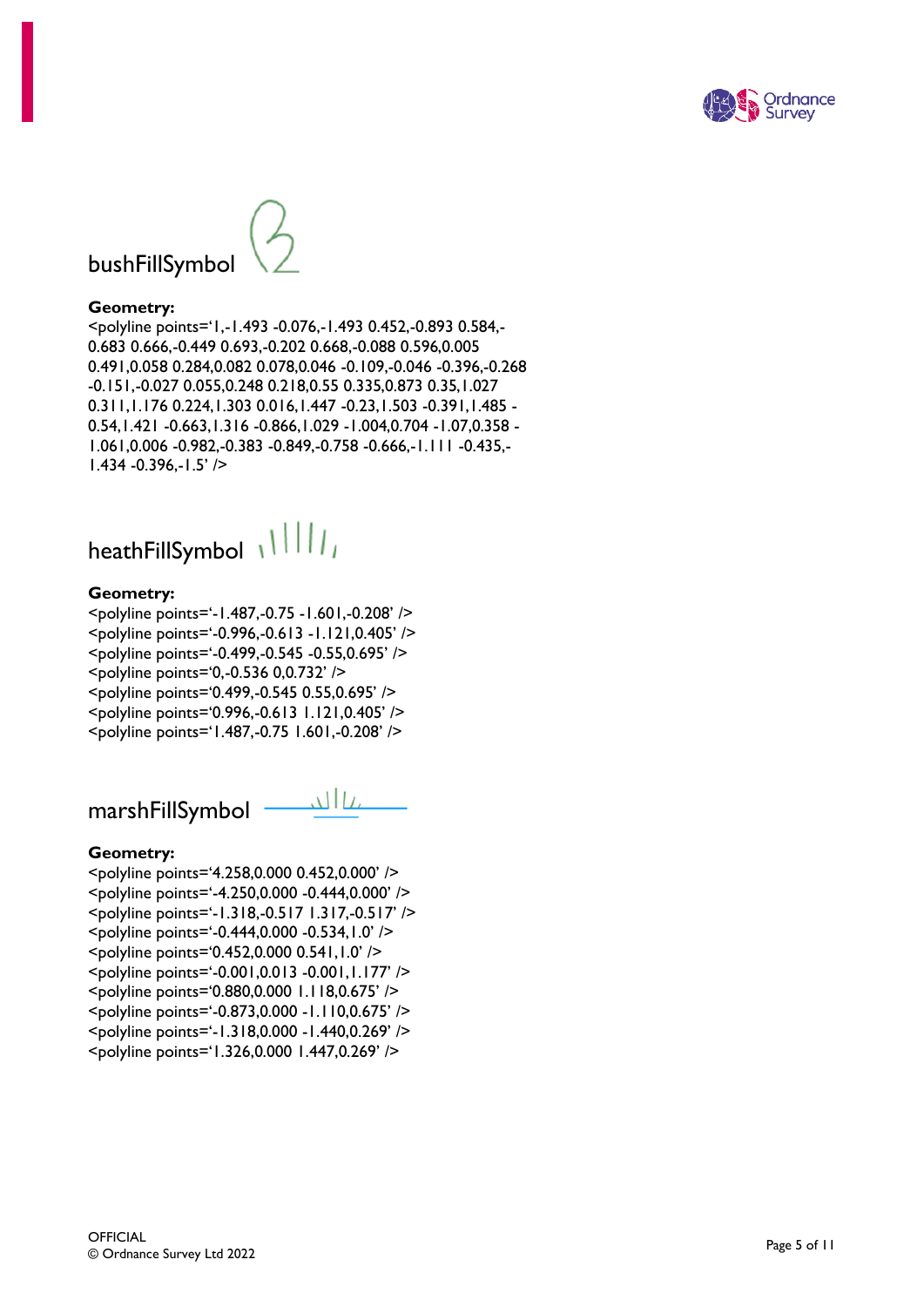



# orchardFillSymbol

**Arc geometry:** <path d='M0,0a0.7 0.7 0 1 0 -0.6 1.1a0.7 0.7 0 1 0 1.2,0.0a0.7  $0.7010 - 0.6 - 1.1z'$  />  $<$ polyline points='0,-0.88 0,0' />

#### **Linear geometry:**

<polyline points='0.804,0.471 0.869,0.666 0.875,0.872 0.822,1.071 0.714,1.247 0.560,1.383 0.373,1.470 0.169,1.500 - 0.034,1.470 -0.221,1.382 -0.374,1.245 -0.482,1.069 -0.535,0.870 -0.528,0.664 -0.462,0.469'/> <polyline points='-0.462,0.469 -0.665,0.428 -0.847,0.332 - 0.994,0.186 -1.092,0.005 -1.135,-0.197 -1.117,-0.403 -1.041,- 0.594 -0.913,-0.756 -0.744,-0.875 -0.548,-0.939 -0.342,-0.945 - 0.143,-0.891 0.033,-0.781 0.169,-0.626'/> <polyline points='0.169,-0.626 0.169,-0.626 0.305,-0.780 0.480,- 0.889 0.679,-0.943 0.885,-0.937 1.080,-0.873 1.249,-0.755 1.377,-0.594 1.453,-0.402 1.472,-0.197 1.430,0.004 1.332,0.186 1.187,0.331 1.006,0.429 0.804,0.471'/> <polyline points='0.171,-0.629 0.171,-1.497'/>



### reedFillSymbol

#### **Linear geometry:**

style="stroke:#2E8FA2;fill:none;stroke-width:0.055"> <polyline points="0.000,-0.349 0.000,0.349"/> <polyline points="-0.416,-0.422 -0.444,0.261"/> <polyline points="0.416,-0.422 0.444,0.261"/> <polyline points="0.883,-0.436 0.935,0.199"/> <polyline points="-0.883,-0.436 -0.935,0.199"/> <polyline points="-1.342,-0.459 -1.412,0.096"/> <polyline points="1.342,-0.459 1.412,0.096"/> <polyline points="-1.769,-0.492 -1.843,-0.049"/> <polyline points="1.769,-0.492 1.843,-0.049"/> <polyline points="-2.187,-0.633 -2.249,-0.334"/> <polyline points="2.187,-0.633 2.249,-0.334"/>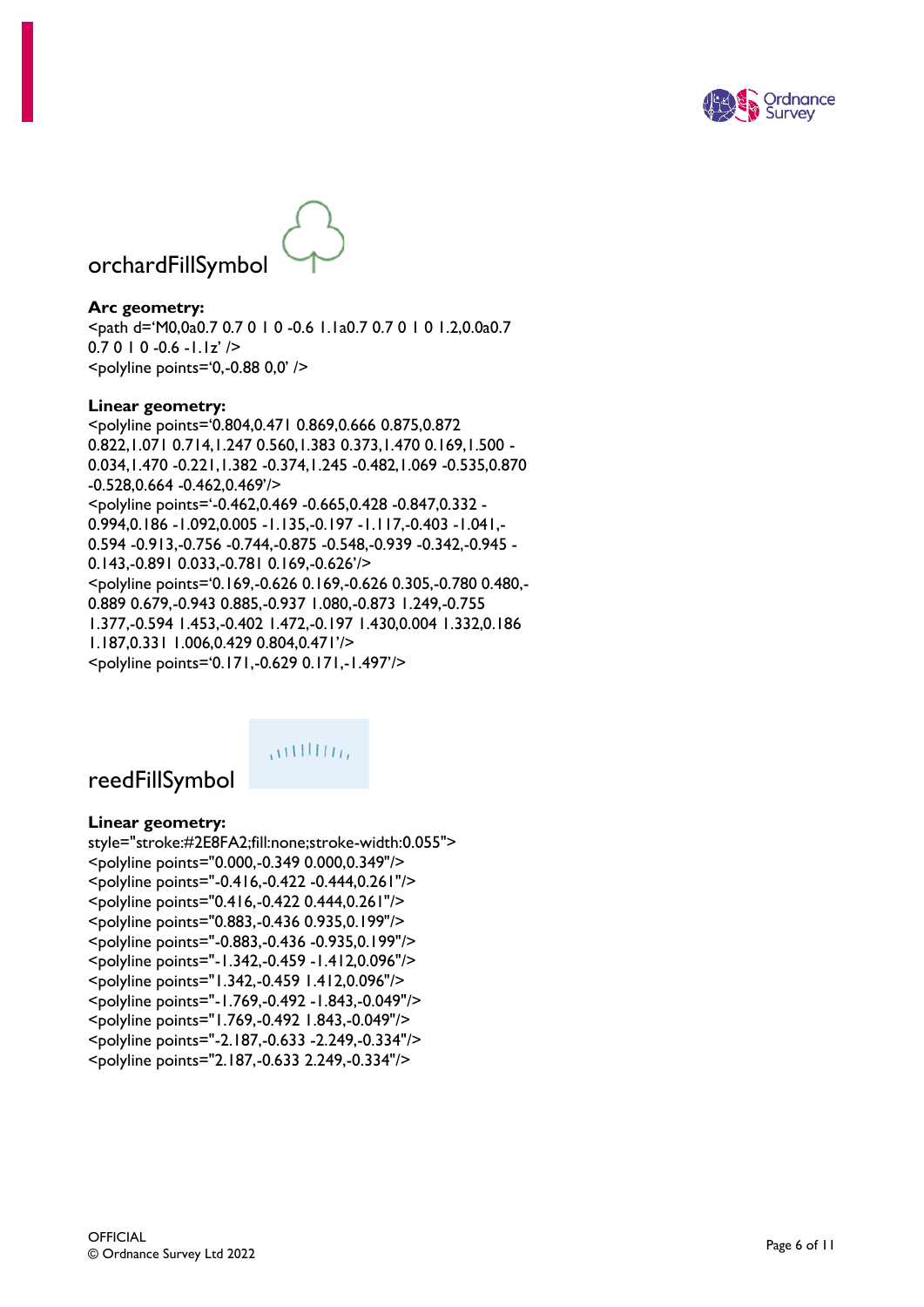



#### **Style:**

stroke:#666666;fill:none;stroke-width:0.087

#### **Geometry:**

<polyline points='-1.85,-0.834 -0.812,-0.834 -0.588,-0.766 -  $0.4,-0.508'$  /> <polyline points='1.824,-0.834 1.272,-0.78 0.908,-0.666 0.888,- 0.658 0.866,-0.65 0.846,-0.644 0.824,-0.64 0.802,-0.636 0.78,- 0.634 0.758,-0.632 0.736,-0.632 0.714,-0.634 0.692,-0.636 0.67,- 0.64 0.662,-0.642 0.648,-0.646 0.628,-0.654 0.438,-0.786 0.622,- 0.66 0.662,-0.642 1.126,-0.438 1.48,-0.298 1.494,-0.292 1.510,- 0.284 1.524,-0.276 1.536,-0.268 1.550,-0.258 1.562,-0.248 1.574,-0.236 1.586,-0.224 1.596,-0.212 1.606,-0.198 1.614,-0.186 1.622,-0.170 1.628,-0.156 1.636,-0.142 1.640,-0.126 1.644,-0.110 1.648,-0.094 1.650,-0.078 1.650,-0.062 1.652,-0.046 1.650,-0.012 1.646,0.022 1.64,0.054 1.634,0.086 1.624,0.118 1.612,0.15 1.6,0.18 1.584,0.21 1.568,0.24 1.55,0.268 1.368,0.488 1.356,0.5 1.344,0.512 1.33,0.522 1.316,0.532 1.302,0.54 1.286,0.548 1.27,0.554 1.254,0.56 1.238,0.566 1.222,0.568 1.206,0.572 1.188,0.574 1.172,0.574 1.154,0.574 1.138,0.572 1.12,0.57 1.104,0.566 1.088,0.562 1.072,0.556 1.056,0.55 0.4,0.298 - 0.014,0.136 0.218,0.236 0.582,0.398 0.594,0.404 0.604,0.410 0.616,0.418 0.626,0.424 0.636,0.432 0.644,0.442 0.654,0.452 0.662,0.46 0.668,0.472 0.676,0.482 0.682,0.494 0.688,0.504 0.692,0.516 0.696,0.528 0.698,0.552 0.702,0.554 0.704,0.566 0.704,0.58 0.704,0.592 0.704,0.604 0.702,0.618 0.7,0.63 0.696,0.642 0.692,0.654 0.688,0.666 0.682,0.678 0.676,0.69 0.67,0.7 0.662,0.71 0.552,0.842 0.546,0.848 0.54,0.854 0.532,0.858 0.526,0.864 0.518,0.868 0.512,0.872 0.504,0.874 0.496,0.878 0.488,0.88 0.48,0.882 0.472,0.884 0.464,0.886 0.454,0.886 0.446,0.886 0.438,0.886 0.43,0.884 0.422,0.882 0.414,0.88 0.406,0.878 0.398,0.876 0.39,0.872 0.198,0.812 - 0.378,0.6 -0.794,0.408 -1.046,0.316 -1.058,0.31 -1.07,0.302 - 1.082,0.292 -1.094,0.282 -1.104,0.272 -1.114,0.262 -1.122,0.25 - 1.13,0.238 -1.138,0.226 -1.144,0.212 -1.15,0.2 -1.156,0.186 - 1.16,0.172 -1.164,0.158 -1.166,0.142 -1.168,0.128 -1.168,0.114 - 1.168,0.098 -1.166,0.084 -1.164,0.07 -1.16,0.056 -1.158,0.042 - 1.152,0.028 -1.146,0.014 -1.134,-0.014 -1.118,-0.04 -1.102,- 0.066 -1.084,-0.09 -1.066,-0.114 -1.046,-0.138 -1.028,-0.156 - 1.01,-0.172 -0.99,-0.188 -0.968,-0.202 -0.946,-0.216 -0.924,-  $0.228'$  />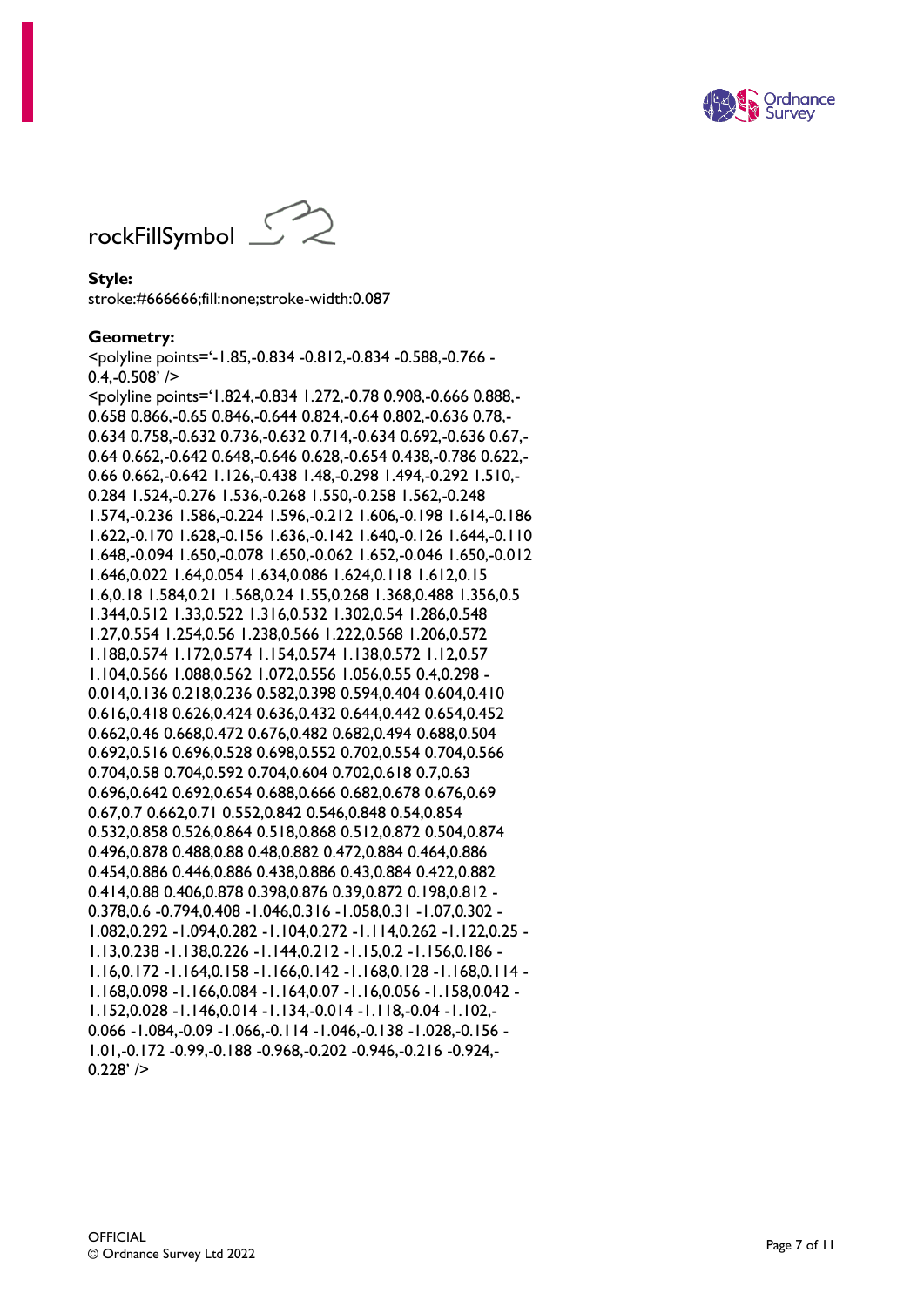

## roughGrassSymbol (11111111)

#### **Style:**

stroke:#669966;fill:none;stroke-width:0.087

#### **Geometry:**

<polyline points='0.000,-0.349 0.000,0.349' /> <polyline points='-0.416,-0.422 -0.444,0.261' /> <polyline points='0.416,-0.422 0.444,0.261' /> <polyline points='0.883,-0.436 0.935,0.199' /> <polyline points='-0.883,-0.436 -0.935,0.199' /> <polyline points='-1.342,-0.459 -1.412,0.096' /> <polyline points='1.342,-0.459 1.412,0.096' /> <polyline points='-1.769,-0.492 -1.843,-0.049' /> <polyline points='1.769,-0.492 1.843,-0.049' /> <polyline points='-2.187,-0.633 -2.249,-0.334' /> <polyline points='2.187,-0.633 2.249,-0.334' />



#### **Geometry:**

<polyline points='-0.077,0.118 -0.055,0.183 -0.058,0.25 - 0.082,0.308 0.085,0.313 -0.131,0.362 -0.245,0.413 -0.341,0.445 - 0.443,0.45 0.542,0.429 0.632,0.384 -0.708,0.316 -0.760,0.233 -0.779,0.1 - 0.769, -0.036 -0.731,-0.170 -0.667,-0.283 -0.578,-0.386'/> <polyline points='0.876,-0.41 0.767,-0.402 0.417,-0.429 0.065,- 0.412 0.225, 0.385 -0.516,-0.384 -0.806,-0.41'/> <polyline points='0.82,-0.402 0.81,-0.295 0.696,-0.194 0.561,-  $0.124'/$ <polyline points='0.155,-0.263 0.26,-0.286 0.366,-0.277 0.465,- 0.236 0.546, 0.167 0.548,-0.165 0.55,-0.162 0.553,-0.158 0.554,- 0.155 0.555,-0.152 0.556, -0.149 0.557,-0.146 0.558,-0.142 0.559,-0.139 0.559,-0.135 0.559,-0.132 0.559,-0.128 0.559,-0.125 0.559,-0.121 0.557,-0.117

0.557,-0.115 0.555, 0.111 0.554,-0.108 0.553,-0.105 0.550,-0.102 0.548,-0.099 0.547,-0.096 0.544,-0.094 0.542,-0.091 0.539,-0.089 0.535,-0.086 0.534,-0.085 0.530, 0.083 0.527,-0.081 0.318,0.099 0.196,0.194 0.059,0.265 -0.083,0.308 0.089,0.309'/>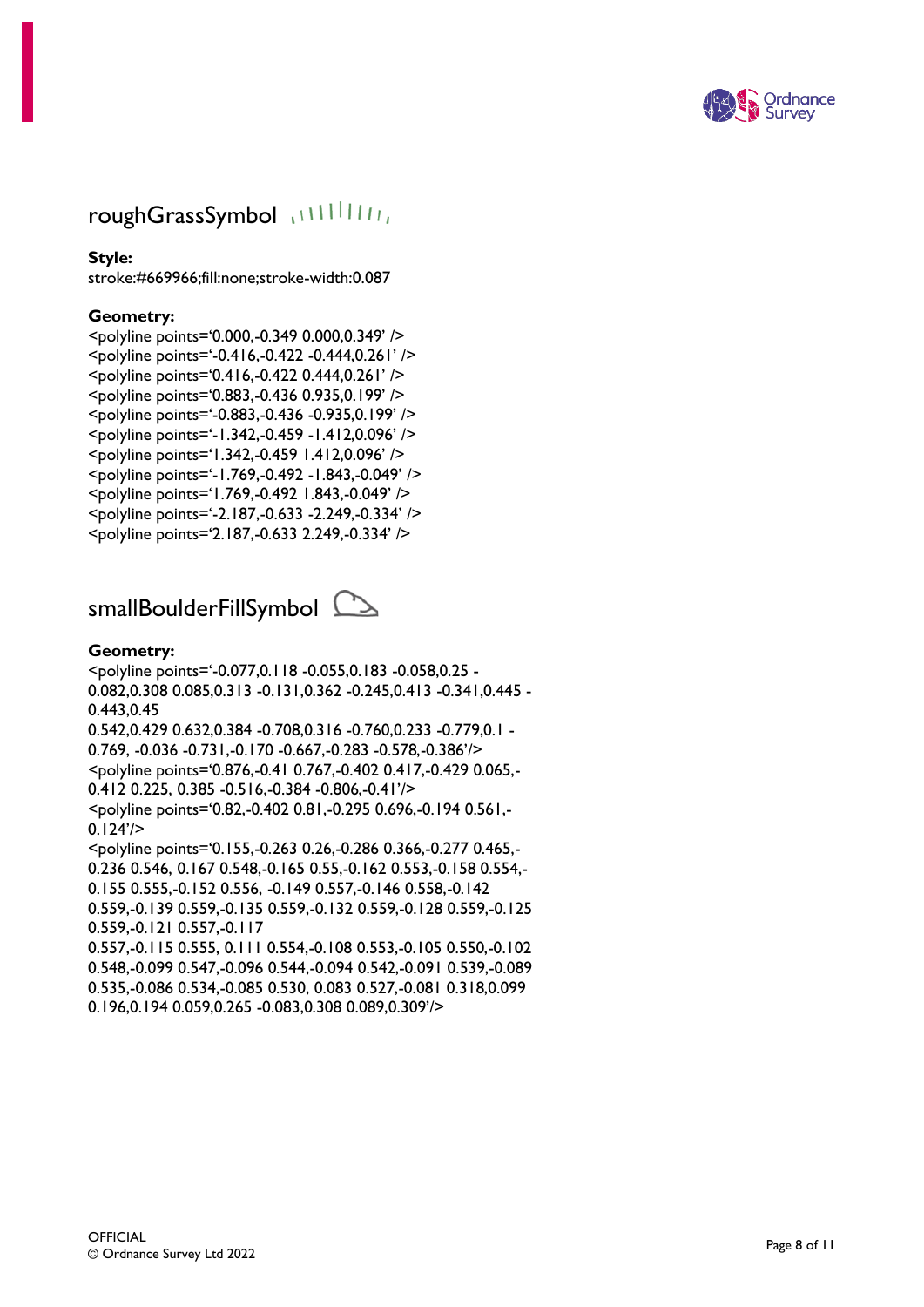



#### **Geometry:**

<polyline points='0.5,-0.746 -0.038,-0.746 0.226,-0.446 0.292,- 0.341 0.333,-0.224 0.346,-0.101 0.334,-0.044 0.298,0.002 0.245,0.029 0.142,0.041 0.039,0.023 -0.054,-0.023 -0.198,-0.134 -0.075,-0.013 0.027,0.124 0.109,0.275 0.167,0.436 0.175,0.513 0.155,0.588 0.112,0.651 0.008,0.723 -0.115,0.751 -0.195,0.742 - 0.27,0.71 -0.331,0.658 -0.433,0.514 -0.502,0.352 -0.535,0.179 - 0.53,0.003 -0.491,-0.191 -0.424,-0.379 -0.333,-0.555 -0.217,- 0.717 -0.198,-0.75' />

# smallConiferousTreeFillSymbol  $\R$

#### **Arc geometry:**

<polyline points='0,0.725 0,-0.775' /> <path d='M-0.65,-0.475a1 1 0 0 1 0.65 0.502a1 1 0 0 1 0.65 -  $0.502'$  /> <path d='M-0.45,0.15a1 1 0 0 1 0.45 0.425a1 1 0 0 1 0.45 -0.425'  $\geq$ 

#### **Linear geometry:**

<polyline points='0.0,0.725 0.0,-0.775'/> <polyline points='-0.651,-0.485 -0.584,-0.463 -0.517,-0.437 - 0.454,-0.407 -0.392,-0.373 -0.333,-0.335 -0.276,-0.293 -0.222,- 0.248 -0.171,-0.199 -0.123,-0.147 -0.078,-0.092 -0.037,-0.035 0.0,-0.025 0.037,-0.035 0.078,-0.097 0.123,-0.147 0.171,-0.199 0.222,-0.248 0.276,-0.293 0.333,-0.335 0.392,-0.373 0.454,-0.407 0.517,-0.437 0.584,-0.463 0.651,-0.485'/> <polyline points='-0.445,0.148 -0.384,0.182 -0.316,0.22 - 0.27,0.261 -0.217,0.306 -0.167,0.354 -0.120,0.405 -0.077,0.459 - 0.036,0.516 0.0,0.575 0.036,0.516 0.077,0.459 0.120,0.405 0.167,0.354 0.217,0.306 0.27,0.261 0.316,0.22 0.384,0.182 0.445,0.148'/>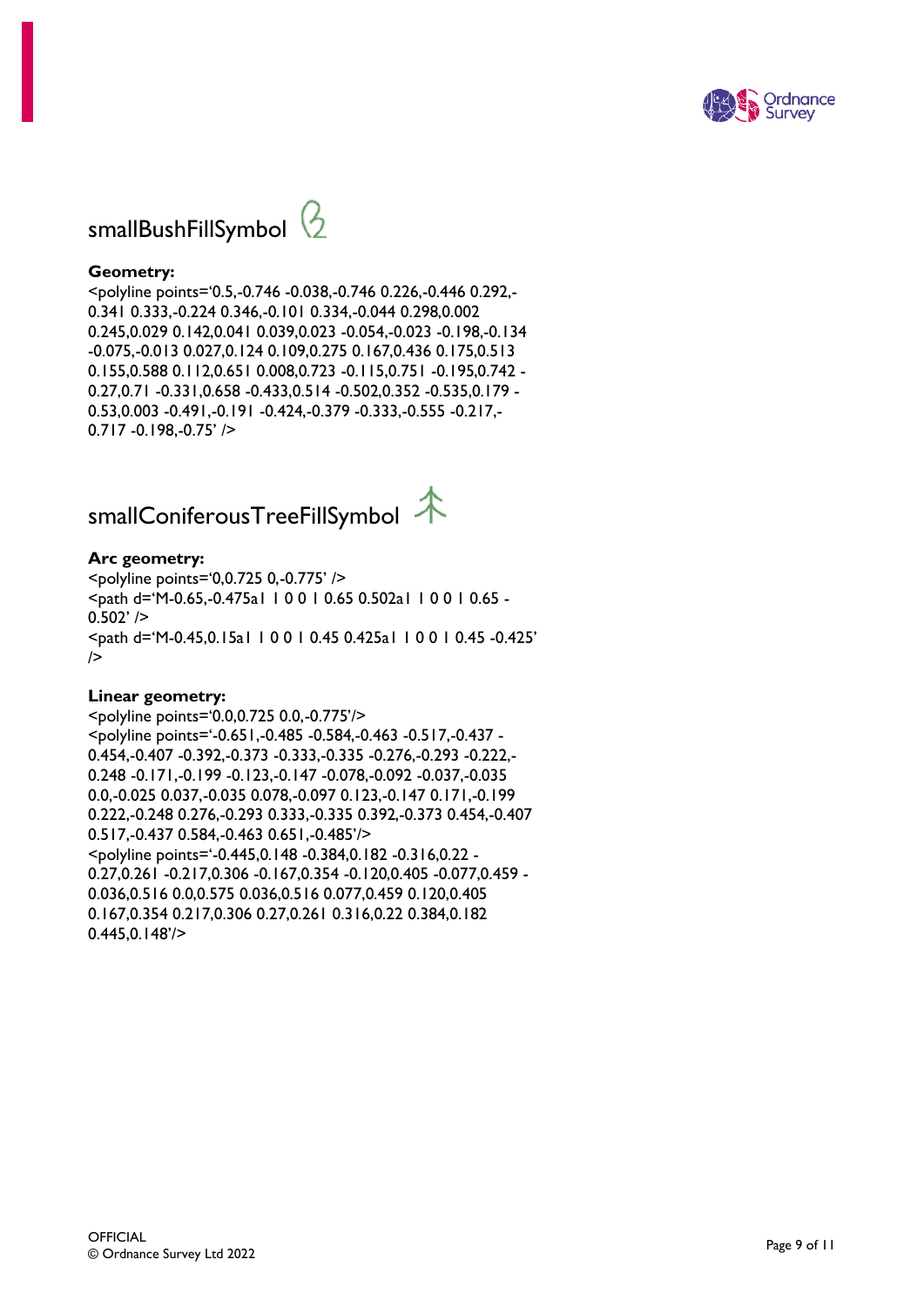

# smallNonconiferousTreeFillSymbol

#### **Arc geometry:**

<path d='M0,-0.8L-0.1,-0.4a0.3 0.3 0 1 0 -0.4 0.43a0.275 0.275 0 0 0 0.225 0.445a0.28 0.28 0 0 0 0.55 -0.0a0.275 0.275 0 0 0 0.225 -0.445a0.3 0.3 0 1 0 -0.4 -0.43L0,-0.8z' />

#### **Linear geometry:**

<polyline points='-0.537,0.087 -0.552,0.076 -0.566,0.064 - 0.580,0.052 -0.592,0.038 -0.604,0.024 -0.615,0.008 -0.625,-0.007 -0.634,-0.024 -0.642,-0.041 -0.649,-0.058 -0.655,-0.076 -0.660,- 0.094 -0.663,-0.112 -0.665,-0.131 -0.667,-0.149 -0.667,-0.168 - 0.666,-0.187 -0.663,-0.205 -0.660,-0.224 -0.655,-0.242 -0.650,- 0.259 -0.643,-0.277 -0.635,-0.294 -0.626,-0.310 -0.616,-0.326 - 0.605,-0.341 -0.593,-0.356 -0.581,-0.369 -0.567,-0.382 -0.553,- 0.394 -0.538,-0.405 -0.522,-0.415 -0.506,-0.424 -0.489,-0.433 - 0.471,-0.440 -0.454,-0.445 -0.436,-0.450 -0.417,-0.454 -0.399,- 0.456 -0.380,-0.458 -0.362,-0.458 -0.343,-0.457 -0.324,-0.455 - 0.306,-0.451 -0.288,-0.447 -0.270,-0.441 -0.253,-0.435 -0.236,- 0.427 -0.219,-0.418 -0.203,-0.408 -0.188,-0.397 -0.173,-0.386 - 0.160,-0.373 -0.147,-0.359 -0.135,-0.345 -0.134,-0.344 -0.033,- 0.731 -0.006,-0.731 0.097,-0.339 0.097,-0.339 0.195,-0.423 0.320,-0.457 0.447,-0.436 0.553,-0.364 0.619,-0.253 0.632,-0.124 0.590,-0.003 0.500,0.090 0.554,0.203 0.552,0.329 0.495,0.441 0.395,0.516 0.271,0.539 0.213,0.658 0.109,0.740 -0.019,0.769 - 0.148,0.740 -0.252,0.658 -0.310,0.539 -0.434,0.516 -0.535,0.440 -0.592,0.327 -0.592,0.201 -0.537,0.087'/>

# smallRockFillSymbol  $\mathbb{Z}$

#### **Geometry:**

<polyline points='-0.925,-0.417 -0.406,-0.417 -0.294,-0.383 -0.200,-  $0.254'$  />

<polyline points='0.912,-0.417 0.636,-0.390 0.454,-0.333 0.444,-0.329 0.433,-0.325 0.423,-0.322 0.412,-0.320 0.401,-0.318 0.390,-0.317 0.379,-0.316 0.368,-0.316 0.357,-0.317 0.346,-0.318 0.335,-0.320 0.331,-0.321 0.324,-0.323 0.314,-0.327 0.219,-0.393 0.311,-0.330 0.331,-0.321 0.563,-0.219 0.740,-0.149 0.747,-0.146 0.755,-0.142 0.762,-0.138 0.768,-0.134 0.775,-0.129 0.781,-0.124 0.787,-0.118 0.793,-0.112 0.798,-0.106 0.803,-0.099 0.807,-0.093 0.811,-0.085 0.814,-0.078 0.818,-0.071 0.820,-0.063 0.822,-0.055 0.824,-0.047 0.825,-0.039 0.825,-0.031 0.826,-0.023 0.825,-0.006 0.823,0.011 0.820,0.027 0.817,0.043 0.812,0.059 0.806,0.075 0.800,0.090 0.792,0.105 0.784,0.120 0.775,0.134 0.684,0.244 0.678,0.250 0.672,0.256 0.665,0.261 0.658,0.266 0.651,0.270 0.643,0.274 0.635,0.277 0.627,0.280 0.619,0.283 0.611,0.284 0.603,0.286 0.594,0.287 0.586,0.287 0.577,0.287 0.569,0.286 0.560,0.285